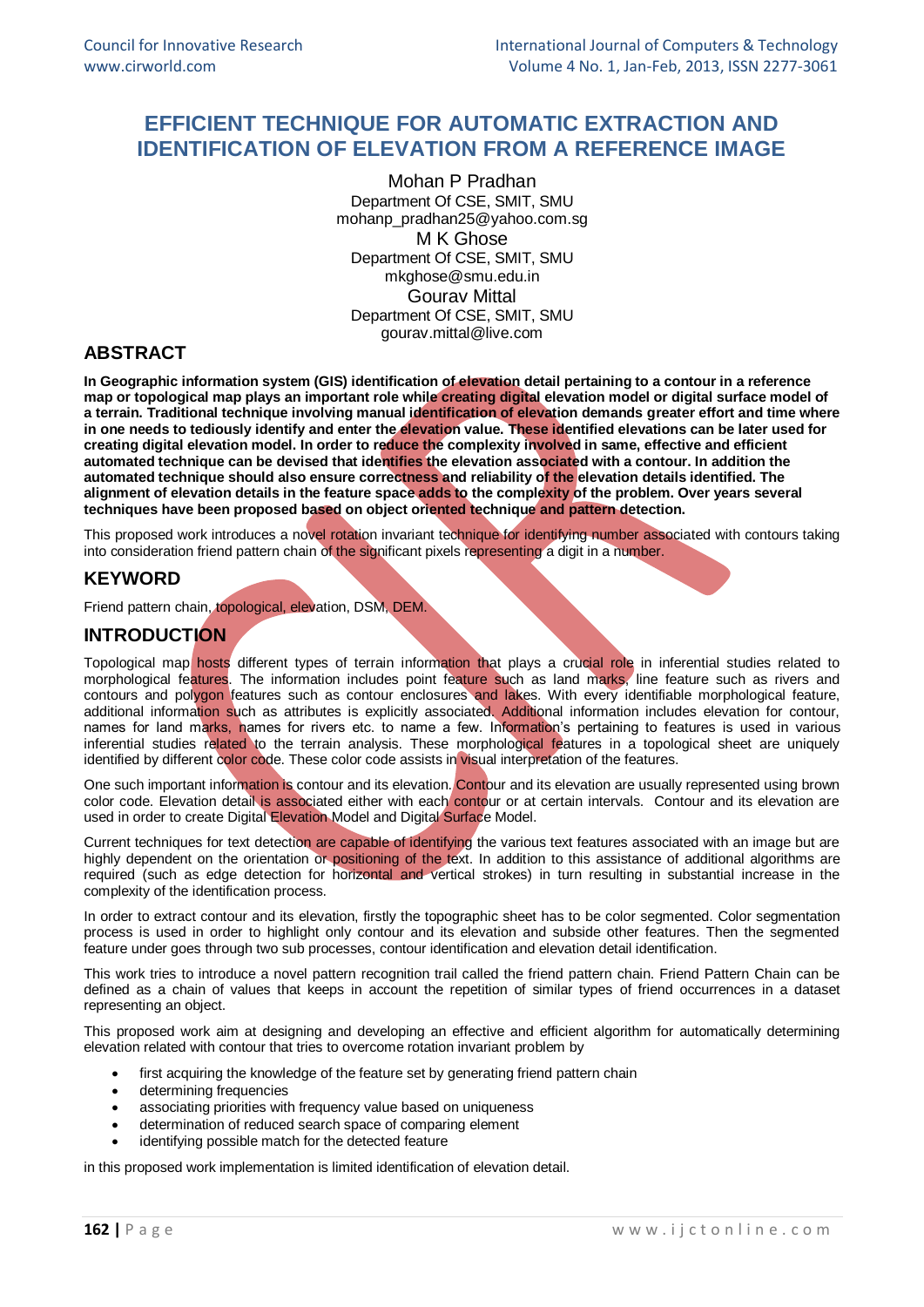## **RELATED WORK**

Several research initiatives motivated towards identification of text from reference map use Optical Character Recognition (OCR) technique as the primary basis for identifying test. This technique suffers from several inherent problems such as heavy reliance on quality of text. Yamamoto et al. [1] have proposed a method where numerals and symbols are recognized by the multi-angled parallelism (MAP) matching method, while small dots and lines are extracted by the MAP operation method. These results are then used to determine the value, position, and attributes of the elevations marked on the topographic maps. Multi Angled Parallelism (MAP) provides an efficient tool to detect miscellaneous linear features. However, parts of lines that pass through characters are often misclassified. It is proposed in [2], an improvement over MAP to automatically extract complete line networks with arbitrary orientation and curvature even when they pass through characters with minimal impact on the text content. The resulting text can then be processed for text grouping, reorientation, and recognition. Pezeshk et al. [3] have proposed automatic extraction of text based on new line representation technique and a set of directional morphological operations that are based on the MAP algorithm. A custom OCR is then used to recognize the extracted street labels and major place names. Pouderoux et al. [4] have proposed an automatic approach to extract and recognize toponyms based on image segmentation and connected component processing. Detected text area is then fed to OCR software for recognition. Luyang et al. [5] have used connected components of black layer extracted from topo-sheets to separate line Art, text, and icons. Anegawa et al. [6] have proposed a system for recognizing numeric strings from topographical maps, which is composed of extracting uncertain numeric strings using automatic recognition stage based on topographical map features only and corrected by the interactive recognition stage. Nakamura et al. [7] have described a method for recognizing character strings from topographical maps which consists of a bottom-up process for extracting character candidates from a map and a topdown process in which these character candidates are grouped into strings using linguistic knowledge of strings.

#### **METHODOLOGY**



#### **fig 1:- Schema diagram for proposed work.**

In order to reduce the complexity of data processing in colored contour map, the reference map is converted to gray scale using the standard RGB to gray (i.e weighted sum of Red, Green and Blue component) conversion scheme  $G(x,y)=0.2989 * R(x,y) + 0.5870 * G(x,y) + 0.1140 * B(x,y)$ 

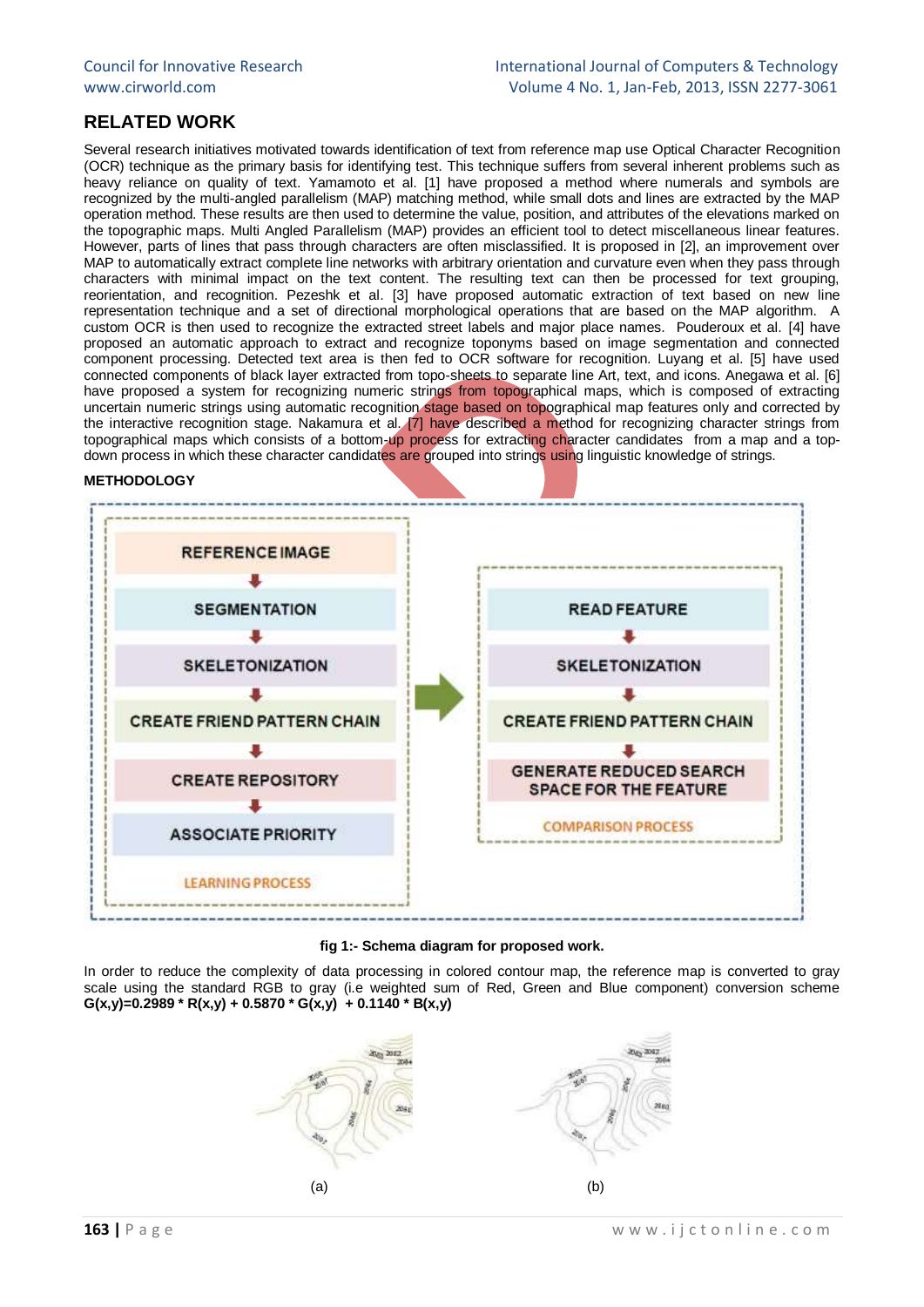#### **Fig 2:- (a) color reference map (b) gray reference map**

The proposed work has been organized into following identifiable modules.

#### **Segmentation of contour and elevation**

The contour map pertaining to a terrain consists of several feature, of the set of features most important feature are contour and its elevation. In a contour map these features are represent using different color code in order to make it more presentable. This color code provides the basis for segmenting contours and elevation details. Here in this work a simple multi level thresholding technique was used to separate the contours from the elevation detail. The digital number range taken for text is 0 to 50 and for contour is 145 to 198 the result obtained was as follows



**Fig 3:- (a) Segmented elevation detail (b) Segmented contour detail**

## **Application of morphological operator for creating single pixel representation of features**

A feature of interest in the reference map may be represented using single pixel width or multiple pixel width. If an object of interest is represented using multiple pixel width then for the ease of operation thinning morphological operator can be applied to represent the object using single pixel width.

## **Repository creation for digits encountered in segmented image**

For identifying the digits extracted from segmented image as any one of the significant digit from 0 to 9, firstly we need to create repository for the same. This repository host friend pattern chain for each and every identified character. The friend pattern chain matches closely with the chain code scheme but in this case rather than creating sequence we store the frequency of occurrence of pixel with same friend pattern. In a window of 3X3 following are the location where friends may be encountered, let us consider g(i,j) be the coordinates for which we are determining friends

|                | $g(i,j+1)$ | $g(i+1,j+1)$ | $g(i+1,j)$ | $g(i+1,j-1)$ | $g(i,j-1)$ | $g(i-1,j-1)$ | $g(i-1,j)$ | $g(i-1,j+1)$ |
|----------------|------------|--------------|------------|--------------|------------|--------------|------------|--------------|
| Coordinate     |            |              |            |              |            |              |            |              |
| <b>Friends</b> |            |              |            |              |            |              |            |              |

Following cases identifies the types of friends a pixel may have.

| <b>Coordinates</b> | 0 friends | 1 friend | 2 friend | 3 friend | 4 friend |
|--------------------|-----------|----------|----------|----------|----------|
| <b>Friends</b>     |           |          |          |          |          |

The position of friends might be any of the eight neighbors.

## **Creation of friend pattern chain**

Consider the following sample case for creating friend pattern chain of a character identified

| Image | <b>Binary</b><br>Pattern | <b>Friend Pattern</b> | friend pattern chain |
|-------|--------------------------|-----------------------|----------------------|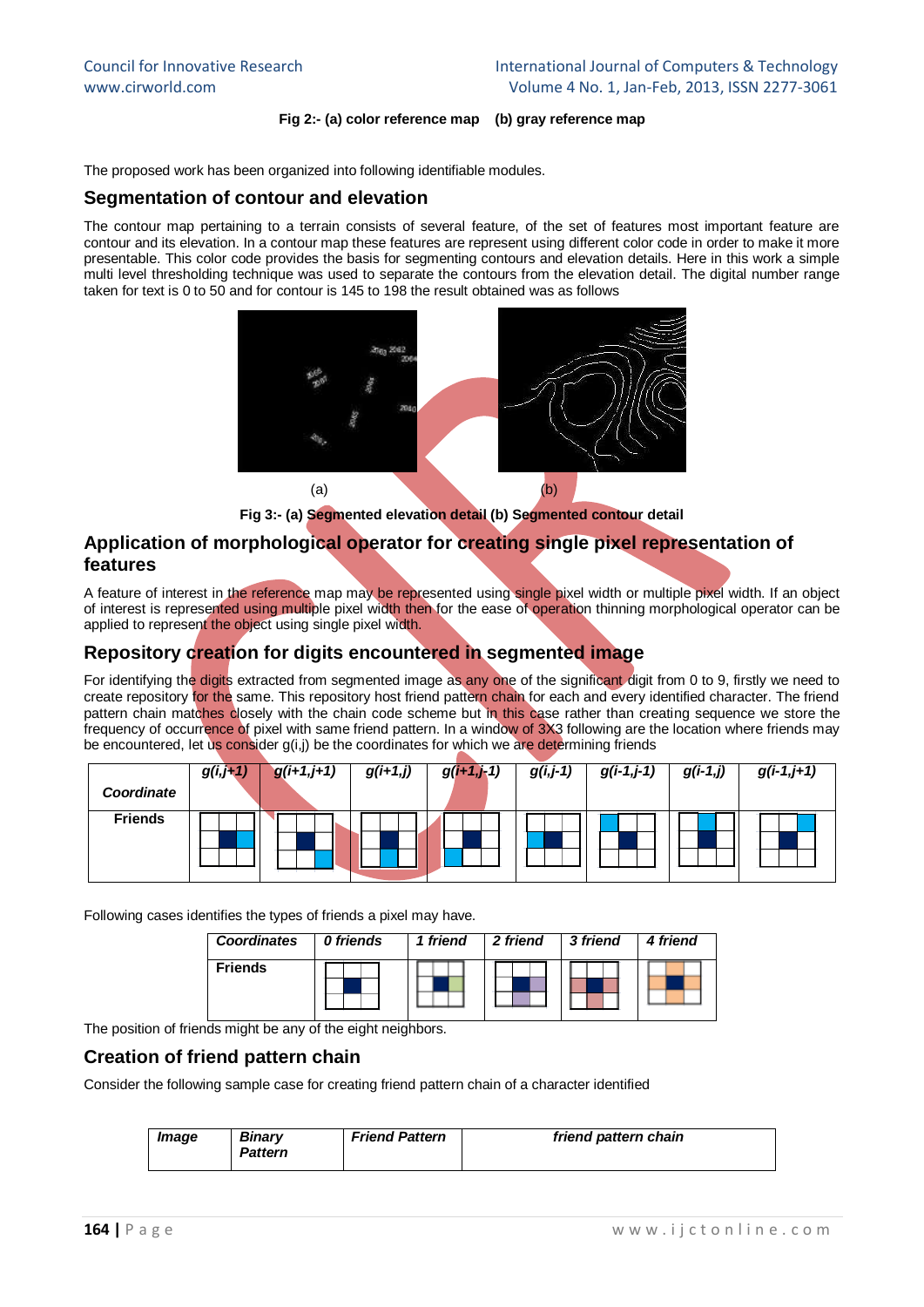#### Council for Innovative Research International Journal of Computers & Technology www.cirworld.com Volume 4 No. 1, Jan-Feb, 2013, ISSN 2277-3061

|  |           | Frequency with i friends |   |   |  |   |
|--|-----------|--------------------------|---|---|--|---|
|  | Friends   |                          | ີ | ∽ |  | c |
|  | Frequency |                          |   |   |  |   |

The friend pattern chain for the identifed character is 022610000, so now instead of maintaining the coordinate pattern for the character we can create such friend pattern chain and take this into account for idetifying digits in a text.

So like wise friend pattern chain is to be created for all the digit from 0 to 9.

| <b>Image</b>   | <b>Boundary</b> | <b>Thres</b><br>holding | <b>Thinned</b><br><b>Image</b> | <b>Friend</b><br><b>Pattern</b> |                  |                  |                         | <b>Friend Pattern Chain</b> |                            |                         |                  |                |                |                  |
|----------------|-----------------|-------------------------|--------------------------------|---------------------------------|------------------|------------------|-------------------------|-----------------------------|----------------------------|-------------------------|------------------|----------------|----------------|------------------|
| O              | Ω               |                         |                                |                                 | <b>Friends</b>   | $\mathbf 0$      | $\mathbf{1}$            | $\overline{2}$              | 3                          | 4                       | 5                | 6              | $\overline{7}$ | 8                |
|                |                 |                         |                                |                                 | <b>Frequency</b> | 0                | 0                       | 41                          | 0                          | 0                       | 0                | 0              | 0              | 0                |
|                |                 |                         | Ĩ                              |                                 | <b>Friends</b>   | $\Omega$         | 1                       | $\overline{2}$              | 3                          | $\overline{4}$          | 5                | $\overline{6}$ | $\overline{7}$ | 8                |
|                |                 |                         |                                |                                 | <b>Frequency</b> | 0                | 4                       | 23                          | $\overline{\mathbf{3}}$    | 0                       | $\boldsymbol{0}$ | 0              | 0              | 0                |
| $\overline{2}$ | 2               |                         |                                |                                 | Friends          | $\Omega$         | $\mathbf{1}$            | $\overline{2}$              | $\overline{3}$             | $\overline{4}$          | $\overline{5}$   | 6              | $\overline{7}$ | $\overline{8}$   |
|                |                 |                         |                                |                                 | <b>Frequency</b> | $\boldsymbol{0}$ | $\overline{2}$          | 24                          | 0                          | $\boldsymbol{o}$        | $\boldsymbol{0}$ | 0              | 0              | 0                |
| 3              |                 |                         |                                |                                 | Friends          | $\mathbf 0$      | $\overline{\textbf{T}}$ | $\overline{2}$              | $\overline{3}$             | $\overline{\mathbf{4}}$ | $\overline{5}$   | $\overline{6}$ | $\overline{7}$ | $\overline{8}$   |
|                |                 |                         |                                |                                 | <b>Frequency</b> | 0                | 3                       | 26                          | $\overline{\mathbf{2}}$    | $\boldsymbol{0}$        | $\boldsymbol{0}$ | 0              | 0              | 0                |
|                |                 | ×.                      | F                              |                                 | Friends          | $\Omega$         | $\mathbf{1}$            | 2                           | 3                          | 4                       | 5                | 6              | $\overline{7}$ | $\overline{8}$   |
|                |                 |                         |                                |                                 | <b>Frequency</b> | $\boldsymbol{o}$ | $\mathbf{1}$            | 31                          | $\overline{\mathbf{3}}$    | 0                       | $\boldsymbol{0}$ | 0              | 0              | $\boldsymbol{0}$ |
| 5              |                 |                         |                                |                                 | Friends          | $\Omega$         | $\blacktriangleleft$    | 2                           | 3                          | $\overline{4}$          | 5                | 6              | $\overline{7}$ | $\overline{8}$   |
|                |                 |                         |                                |                                 | <b>Frequency</b> | $\boldsymbol{o}$ | $\overline{2}$          | 30                          | 0                          | 0                       | 0                | 0              | 0              | 0                |
| 6              |                 |                         |                                |                                 | <b>Friends</b>   | $\mathbf 0$      | $\mathbf{1}$            | 2                           | $\overline{3}$             | $\overline{4}$          | 5                | 6              | $\overline{7}$ | 8                |
|                |                 |                         |                                |                                 | <b>Frequency</b> | 0                | $\mathbf{1}$            | 38                          | $\boldsymbol{\mathcal{L}}$ | 0                       | 0                | 0              | 0              | 0                |
|                |                 | g                       |                                |                                 | Friends          | $\Omega$         | $\mathbf{1}$            | $\overline{2}$              | 3                          | $\overline{4}$          | 5                | 6              | $\overline{7}$ | 8                |
|                |                 |                         |                                |                                 | <b>Frequency</b> | 0                | $\overline{2}$          | $\overline{21}$             | $\overline{o}$             | 0                       | 0                | 0              | 0              | $\overline{o}$   |
| 8              | 8               |                         |                                |                                 | Friends          | $\mathbf 0$      | 1                       | $\overline{2}$              | 3                          | $\overline{4}$          | 5                | $\overline{6}$ | 7              | 8                |
|                |                 |                         |                                |                                 | Frequency        | 0                | 0                       | 41                          | $\overline{\mathbf{2}}$    | 0                       | $\boldsymbol{0}$ | 0              | 0              | 0                |
| 9              |                 |                         |                                |                                 | Friends          | $\Omega$         | $\mathbf{1}$            | $\overline{2}$              | 3                          | $\overline{4}$          | 5                | 6              | $\overline{7}$ | 8                |
|                |                 |                         |                                |                                 | <b>Frequency</b> | 0                | 1                       | 36                          | 3                          | 0                       | 0                | 0              | 0              | 0                |

**Table 1. Database Created for the text along with friend pattern chain**

So, now the summarized representation for the friend pattern chain would be,

| <b>Digits</b>     |   |              | <b>Friend Patten Chain (Friends)</b> |              |   |   |   |   |   | <b>Total Pixel</b> |
|-------------------|---|--------------|--------------------------------------|--------------|---|---|---|---|---|--------------------|
| <b>Definition</b> | 0 | 1            | 2                                    | 3            | 4 | 5 | 6 | 7 | 8 | Sum of all         |
| 0                 | 0 | 0            | 41                                   | 0            | 0 | 0 | 0 | 0 | 0 | 41                 |
|                   | 0 | 4            | 23                                   | 3            | Ο | Ο | 0 | Ο | 0 | 30                 |
| $\mathbf{2}$      | 0 | $\mathbf{2}$ | 24                                   | 0            | 0 | 0 | 0 | Ο | 0 | 26                 |
| 3                 | 0 | 3            | 26                                   | $\mathbf{z}$ | 0 | 0 | Ω | 0 | 0 | 31                 |
| Δ                 | 0 | 1            | 31                                   | 3            | Ω | Ω | Ω | Ω | 0 | 35                 |
| 5                 | 0 | $\mathbf{2}$ | 30                                   | 0            | Ω | Ο | Ω | Ω | 0 | 32                 |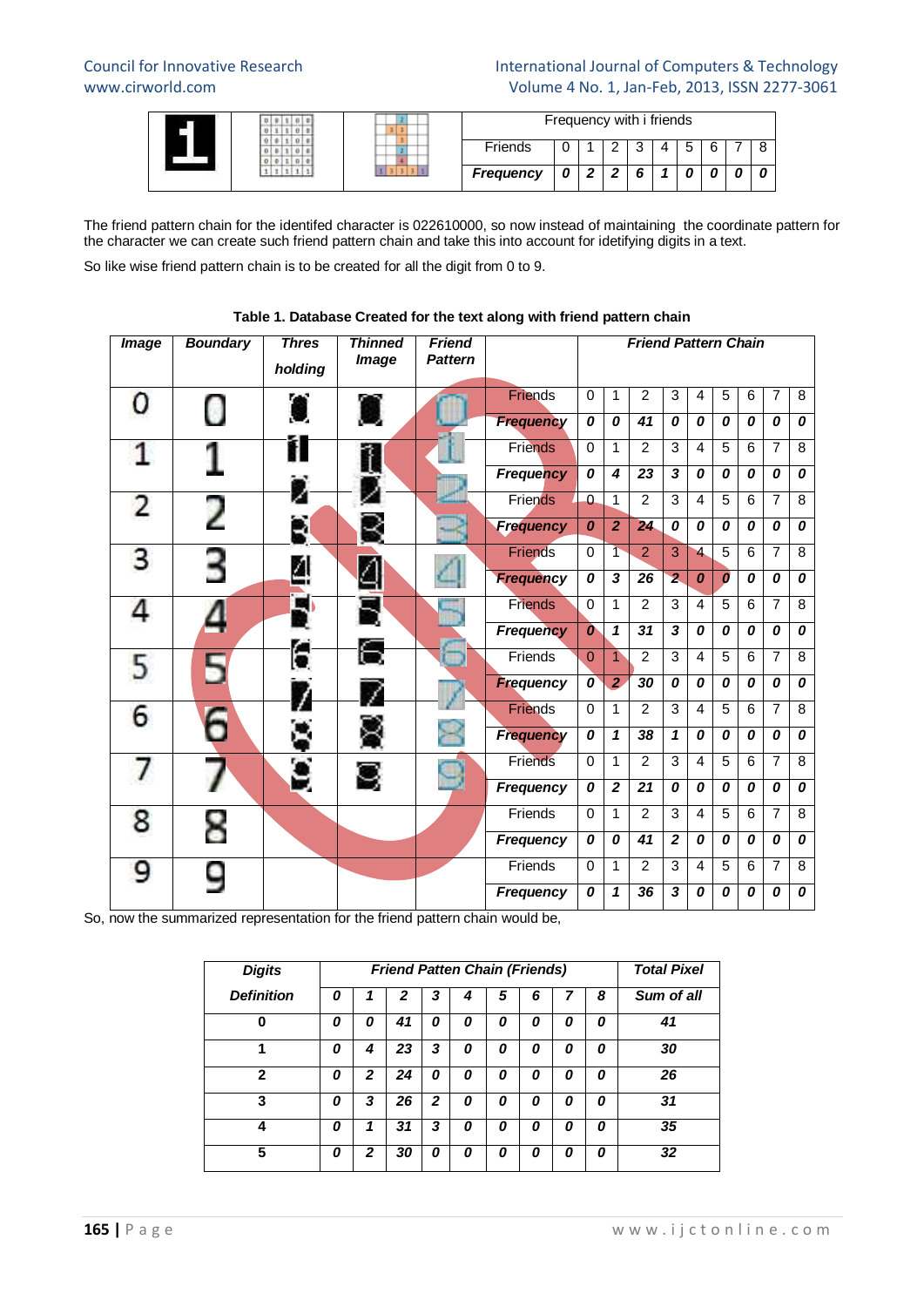| U |                | 38 | 1              | 0 | 0 | 0 | 0 | 0 | 40 |
|---|----------------|----|----------------|---|---|---|---|---|----|
| 0 | 2 <sub>1</sub> | 21 | 0              | 0 | 0 | 0 | 0 | 0 | 23 |
| 0 | 0              | 41 | $\overline{2}$ | 0 | 0 | 0 | 0 | 0 | 43 |
| 0 |                | 36 | 3              | 0 | 0 | 0 | 0 | 0 | 40 |

## **Significance of having pixel with 0 or no friends**

Although the images representing numbers to be recognized often is considered to hold only the significant values. In reality these reference images representing the numbers may be infested with micro errors known errors referred to as salt and pepper noise. Salt and pepper noise are errors that are randomly distributed over the image. Salt and pepper implicitly refer white and black pixel that does not form part of any if the identifiable image.

Salt and pepper noise are morphologically categorized by an object having single pixel width, so when a pixel is encountered with 0 friends it can be automatically classified as salt or pepper noise.

## **Significance for total pixel count**

If there are errors in the reference images that cannot be categorized as salt and pepper noise then assuming that an object of interest has some significant pixel count, a threshold value can be set to identify an object as a significant object.

## **Association of priority with the friends in the pattern**

Upon determining the friend chain pattern for identified object, it becomes essential to associate weights with each and every frequency in the friend pattern chain, the purpose of associating priority or weight is to highlight or emphasize on key features that a pattern should have in order to qualify it as a particular symbol. As in the sample case discussed above the frequency pattern pertaining to 1 has to have; 2 coordinates with 2 friends, 1 coordinate with 4 friends and 6 coordinates with 3 friends, so in order to qualify the extracted symbol as 1 it should at least satisfy this criteria.

Upon analyzing the friend pattern chains it is found that some frequency values are same at a friend value, some frequency values are same as well as different for instances and where as some are uniquely different, so priority values should be assigned in a manner that the frequency with maximum distribution should be assigned first priority where as frequency with least distributing should be assigned least priority where as other can be assigned relative priority.

To determine the frequency that needs to be assigned highest and subsequent priorities we need to see the distribution of the frequency values.

| <b>Frequency</b>     |                           | 0  |              | 1                       | 2  |                |                         | 3              |                           | 4            |                         | 5           |             | 6  |   | 7  |   | 8  |
|----------------------|---------------------------|----|--------------|-------------------------|----|----------------|-------------------------|----------------|---------------------------|--------------|-------------------------|-------------|-------------|----|---|----|---|----|
|                      | 0                         | 10 | 0            | $\overline{2}$          | 21 | 1              | 0                       | 4              | 0                         | 10           | 0                       | 10          | 0           | 10 | 0 | 10 | 0 | 10 |
|                      | $\mathbf{x}$              | X  | 1            | 3                       | 23 | 1              |                         | 1              | х                         | $\mathbf{x}$ | $\overline{\mathbf{x}}$ | $\mathbf x$ | X           | x  | X | X  | X | X  |
|                      | $\boldsymbol{\mathsf{x}}$ | x  | $\mathbf{2}$ | 3                       | 24 | 1              | $\mathbf{2}$            | $\overline{2}$ | $\boldsymbol{\mathsf{x}}$ | X            | $\boldsymbol{x}$        | X           | $\mathbf x$ | x  | X | X  | X | X  |
| <b>Distributions</b> | X                         | X  | 3            | 1                       | 26 | 1              | 3                       | 3              | X                         | X            | X                       | X           | X           | x  | x | X  | X | X  |
|                      | X                         | X  | 4            | 1                       | 30 | 1              | X                       | $\mathbf{x}$   | X                         | X            | x                       | X           | X           | x  | X | X  | X | X  |
|                      | X                         | X  | X            | $\overline{\mathbf{x}}$ | 31 | 1              | $\overline{\mathbf{x}}$ | X              | X                         | X            | X                       | X           | X           | x  | X | X  | X | X  |
|                      | x                         | X  | X            | X                       | 36 | 1              | X                       | X              | X                         | x            | x                       | X           | X           | x  | x | x  | X | X  |
|                      | x                         | x  | X            | X                       | 38 | 1              | X                       | X              | X                         | X            | X                       | X           | X           | x  | X | X  | X | X  |
|                      | X                         | X  | X            | X                       | 41 | $\overline{2}$ | X                       | X              | X                         | X            | X                       | X           | X           | x  | X | X  | X | X  |

The above table gives the distributing of unique values present in the friend pattern chain, frequency 2 has the highest number of unique values followed by 1 and then followed by 3 rest of the frequency values has only 1 unique value. The above can be explained by creating the graph of dissimilar values.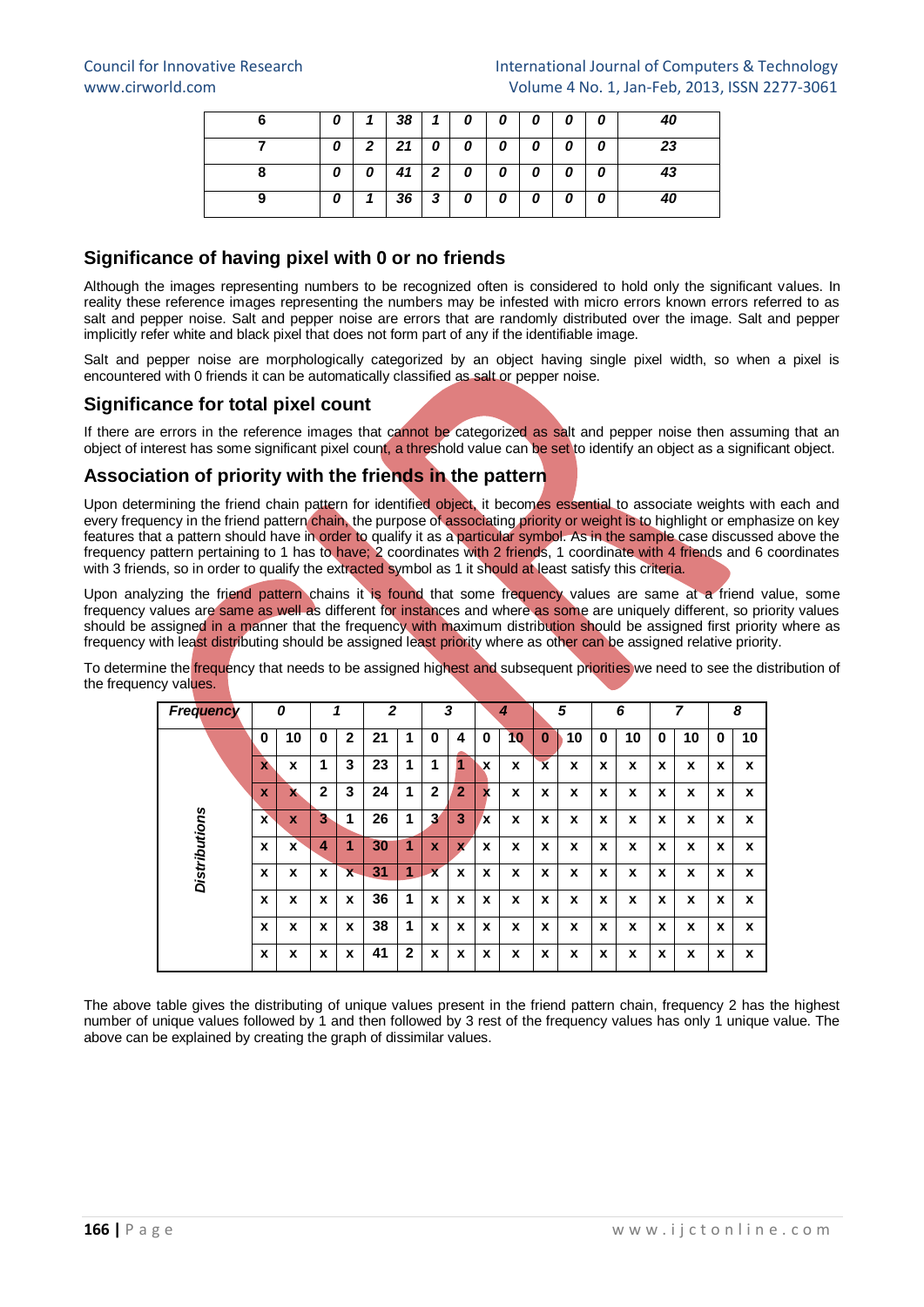

#### No. of unique values for frequency *i*

| <b>Frequency</b>     |              | 0            |              | 1              | $\mathbf{z}$ |              |              | 3            |             | 4                       |              | 5            |                           | 6                         |             | 7            |              | 8  |
|----------------------|--------------|--------------|--------------|----------------|--------------|--------------|--------------|--------------|-------------|-------------------------|--------------|--------------|---------------------------|---------------------------|-------------|--------------|--------------|----|
|                      | $\bf{0}$     | 10           | $\bf{0}$     | $\overline{2}$ | 21           | 1            | $\mathbf{0}$ | 4            | 0           | 10 <sub>2</sub>         | $\bf{0}$     | 10           | $\bf{0}$                  | 10                        | $\bf{0}$    | 10           | $\bf{0}$     | 10 |
|                      | X            | X            | 1            | 3              | 23           | 1            | 1            | ٦            | X           | $\mathbf x$             | $\mathbf{x}$ | X            | $\overline{\mathbf{x}}$   | X                         | $\mathbf x$ | x            | X            | X  |
|                      | X            | X            | $\mathbf{2}$ | 3              | 24           | 1            | $\mathbf{2}$ | $\mathbf{2}$ | X.          | X                       | x            | X            | X                         | X                         | $\mathbf x$ | X            | $\mathbf{x}$ | X  |
| <b>Distributions</b> | X            | X            | 3            | 1              | 26           | 1            | 3            | 3            | X           | $\overline{\mathbf{x}}$ | X            | X            | X                         | X                         | x           | $\mathbf{x}$ | $\mathbf x$  | X  |
|                      | $\mathbf{x}$ | X            | 4            | 1              | 30           | 1            | $\mathbf{x}$ | X            | X           | X                       | x            | $\mathbf{x}$ | X                         | X                         | X           | X            | X            | X  |
|                      | $\mathbf x$  | $\mathbf{x}$ | $\mathbf x$  | $\mathbf{x}$   | 31           | 1            | $\mathbf{x}$ | $\mathbf{x}$ | X           | X                       | $\mathbf{x}$ | $\mathbf x$  | $\mathbf x$               | X                         | X           | X            | X            | X  |
|                      | X            | X            | X            | X              | 36           | 1            | X            | $\mathbf x$  | $\mathbf x$ | X                       | X            | X            | $\boldsymbol{\mathsf{x}}$ | $\boldsymbol{\mathsf{x}}$ | X           | X            | X            | X  |
|                      | X            | X            | X            | X              | 38           | 1            | $\mathbf{x}$ | X            | X           | $\mathbf{x}$            | X            | X            | X                         | X                         | x           | X            | X            | X  |
|                      | $\mathbf x$  | X            | X            | X              | 41           | $\mathbf{2}$ | X            | X            | X           | X                       | $\mathbf{x}$ | X            | X                         | X                         | X           | X            | X            | X  |
| <b>Priority</b>      |              | 4            |              | $\mathbf{z}$   | 1            |              |              | 3            |             | 4                       |              | 4            |                           | 4                         |             | 4            |              | 4  |
|                      |              |              |              |                |              |              |              |              |             |                         |              |              |                           |                           |             |              |              |    |

**(Assumption Priority 1 > 2 > 3 > 4 > …)**

On identification of the friend pattern chain for all possible digits, the friend pattern chains are stored in the repository. With the identified chain an identifier digit is associated along with priority values assigned with each frequency.

#### Comparison of extracted pattern

After the initial learning phase is over, the knowledge acquired can be used for identification of any digit that is encountered while navigating the reference data set.

While comparing the identified pattern with the reference map first the friend pattern chain of the identified digit is generated. The frequency value in the friend pattern chain is then compared with the values in the repository as per the priority assigned during learning phase. The friend pattern chain need not be compared with all the friend pattern chains in the repository instead the search space for the same can be reduced by selecting the frequency that matches the determined frequency in order of the priority.

#### **Test case 1:-**

| <i><b>Image</b></i> | <b>Boundary</b> | <b>Thinned</b><br><i><b>Image</b></i> |                  |                  | <b>Friend Pattern Chain</b> |   |   |   |  |
|---------------------|-----------------|---------------------------------------|------------------|------------------|-----------------------------|---|---|---|--|
|                     |                 |                                       | Friends          |                  | າ                           | 3 | 5 | 6 |  |
|                     |                 |                                       | <b>Frequency</b> | $\boldsymbol{4}$ | 23                          | 3 |   |   |  |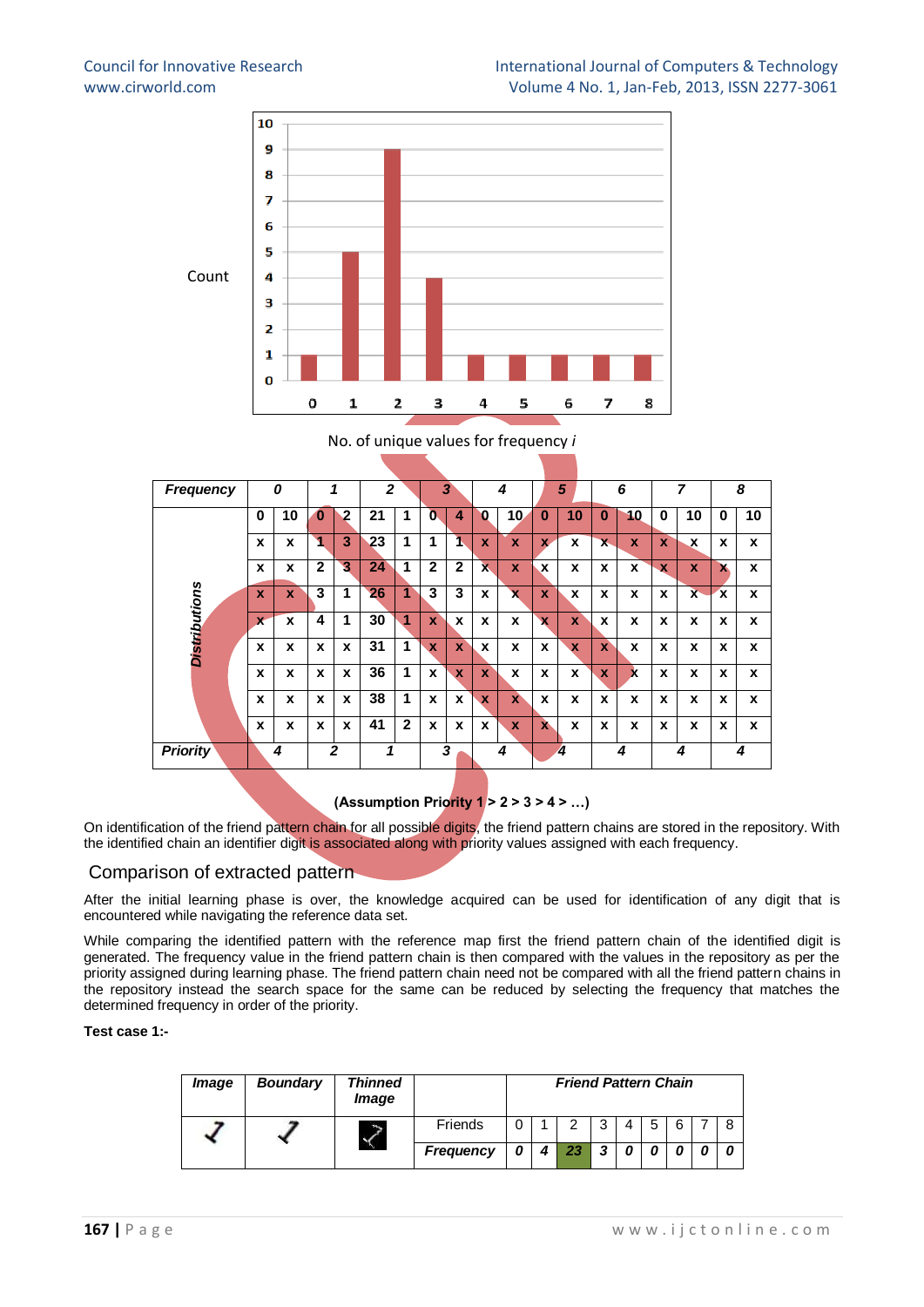#### **Selection of search space from the repository (First Iteration)**

| <b>Digits</b>     |   |                |                 |                | <b>Friend Patten Chain (Friends)</b> |   |   |   |   | <b>Total Pixel</b> |
|-------------------|---|----------------|-----------------|----------------|--------------------------------------|---|---|---|---|--------------------|
| <b>Definition</b> | 0 | 1              | $\overline{2}$  | 3              | 4                                    | 5 | 6 | 7 | 8 | Sum of all         |
| $\bf{0}$          | 0 | 0              | 41              | 0              | 0                                    | 0 | 0 | 0 | 0 | 41                 |
| 1                 | 0 | 4              | 23              | 3              | 0                                    | 0 | 0 | 0 | 0 | 30                 |
| $\overline{2}$    | 0 | $\mathbf{z}$   | $\overline{24}$ | 0              | 0                                    | 0 | 0 | 0 | 0 | 26                 |
| 3                 | 0 | 3              | 26              | $\mathbf{z}$   | 0                                    | 0 | 0 | 0 | 0 | 31                 |
| 4                 | 0 | 1              | 31              | 3              | 0                                    | 0 | 0 | 0 | 0 | 35                 |
| 5                 | 0 | $\overline{2}$ | 30              | 0              | 0                                    | 0 | 0 | 0 | 0 | 32                 |
| 6                 | 0 | 1              | 38              | 1              | 0                                    | 0 | 0 | 0 | 0 | 40                 |
| 7                 | 0 | $\overline{2}$ | 21              | 0              | 0                                    | 0 | 0 | 0 | 0 | 23                 |
| 8                 | 0 | 0              | 41              | $\overline{2}$ | 0                                    | 0 | 0 | 0 | 0 | 43                 |
| 9                 | 0 | 1              | 36              | 3              | 0                                    | 0 | 0 | 0 | 0 | 40                 |
| <b>Priority</b>   | 4 | $\overline{2}$ | 1               | 3              | 4                                    | 4 | 4 | 4 | 4 |                    |

| <b>Digits</b>     |  | <b>Friend Patten Chain (Friends)</b> |          |   |  | <b>Total Pixel</b> |
|-------------------|--|--------------------------------------|----------|---|--|--------------------|
| <b>Definition</b> |  |                                      | - 3      | 5 |  | <b>Sum of all</b>  |
|                   |  |                                      | <u>.</u> |   |  | 30                 |

Identified Digit is 1.

**Test case 2:-**

| <i><b>Image</b></i> | <b>Boundary</b> | Thinned<br>Image |                  |  | <b>Friend Pattern Chain</b> |   |   |   |  |
|---------------------|-----------------|------------------|------------------|--|-----------------------------|---|---|---|--|
|                     |                 |                  | <b>Friends</b>   |  | 2                           | 3 | 5 | 6 |  |
|                     |                 |                  | <b>Frequency</b> |  |                             | 0 |   |   |  |

#### **Selection of search space from the repository (First Iteration)**

| <b>Digits</b>           |   | <b>Friend Patten Chain (Friends)</b> |    | <b>Total Pixel</b> |   |   |   |   |          |            |  |  |  |  |
|-------------------------|---|--------------------------------------|----|--------------------|---|---|---|---|----------|------------|--|--|--|--|
| <b>Definition</b>       | 0 | 1                                    | 2  | 3                  | 4 | 5 | 6 | 7 | 8        | Sum of all |  |  |  |  |
| $\overline{\mathbf{0}}$ | 0 | 0                                    | 41 | 0                  | 0 | 0 | 0 | 0 | 0        | 41         |  |  |  |  |
| 1                       | 0 | 4                                    | 23 | 3                  | 0 | 0 | 0 | 0 | 0        | 30         |  |  |  |  |
| $\overline{2}$          | 0 | $\mathbf{z}$                         | 24 | 0                  | 0 | 0 | 0 | 0 | 0        | 26         |  |  |  |  |
| 3                       | 0 | 3                                    | 26 | $\overline{2}$     | 0 | 0 | 0 | 0 | 0        | 31         |  |  |  |  |
| 4                       | 0 | 1                                    | 31 | 3                  | 0 | 0 | 0 | 0 | 0        | 35         |  |  |  |  |
| 5                       | 0 | $\mathbf{2}$                         | 30 | 0                  | 0 | 0 | 0 | 0 | 0        | 32         |  |  |  |  |
| 6                       | 0 | 1                                    | 38 | 1                  | 0 | 0 | 0 | 0 | $\Omega$ | 40         |  |  |  |  |
| 7                       | 0 | $\mathbf{z}$                         | 21 | 0                  | 0 | 0 | 0 | 0 | 0        | 23         |  |  |  |  |
| $\underline{8}$         | 0 | 0                                    | 41 | $\mathbf{2}$       | 0 | 0 | 0 | Ω | $\Omega$ | 43         |  |  |  |  |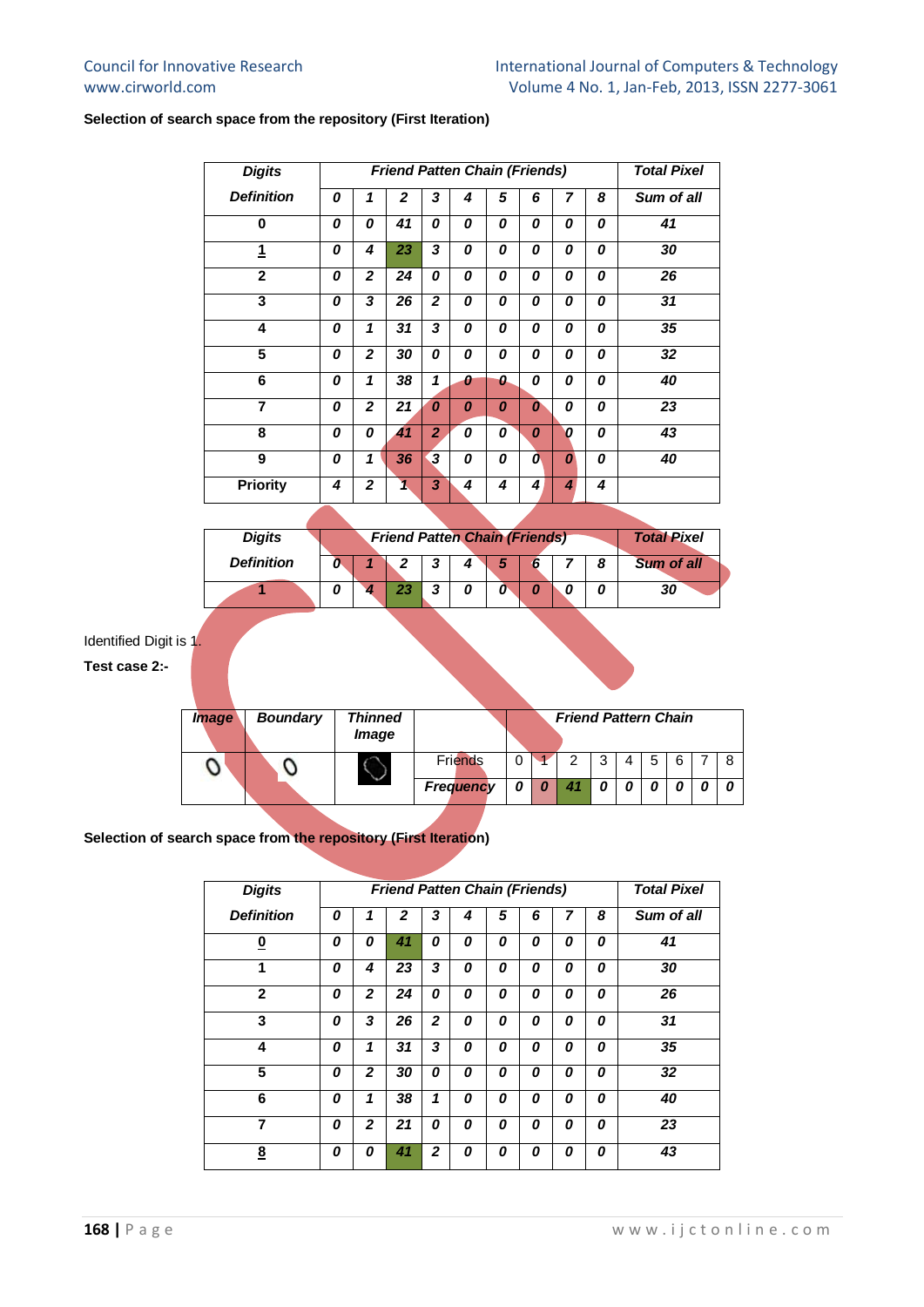| - 1             |                 | 26 | 2<br> | Ω | п |  |  |
|-----------------|-----------------|----|-------|---|---|--|--|
| <b>Priority</b> | $\sqrt{2}$<br>— |    | ≏<br> |   |   |  |  |

| <b>Digits</b>     |   | <b>Friend Patten Chain (Friends)</b> | <b>Total Pixel</b> |   |   |   |   |   |            |
|-------------------|---|--------------------------------------|--------------------|---|---|---|---|---|------------|
| <b>Definition</b> |   |                                      | 2                  | 3 |   | 5 | 6 | 8 | Sum of all |
|                   |   | 0                                    |                    | 0 | 0 |   | 0 |   |            |
| 8                 | 0 | 0                                    |                    | 2 | 0 | n | 0 |   |            |
| <b>Priority</b>   |   | 2                                    |                    | З |   |   | 4 |   |            |

#### **Selection of search space from the repository (Second Iteration)**

| <b>Digits</b>     | <b>Friend Patten Chain (Friends)</b> |   | <b>Total Pixel</b> |  |   |            |
|-------------------|--------------------------------------|---|--------------------|--|---|------------|
| <b>Definition</b> |                                      |   | э                  |  | 8 | Sum of all |
|                   |                                      |   |                    |  |   |            |
| <b>Priority</b>   | 2                                    | З |                    |  |   |            |

Identified digit is 0.

#### **Test case 3:-**

| <i>Image</i> | <b>Boundary</b> | <b>Thinned</b><br>Image |                  |  | <b>Friend Pattern Chain</b> |   |   |   |   |  |
|--------------|-----------------|-------------------------|------------------|--|-----------------------------|---|---|---|---|--|
|              |                 |                         | <b>Friends</b>   |  |                             | ີ | 4 | 5 | 6 |  |
|              |                 |                         | <b>Frequency</b> |  |                             | œ |   |   |   |  |

#### **Selection of search space from the repository (First Iteration)**

| <b>Digits</b>           |   |                |                |                         | <b>Friend Patten Chain (Friends)</b> |   |                 |   |   | <b>Total Pixel</b> |  |  |
|-------------------------|---|----------------|----------------|-------------------------|--------------------------------------|---|-----------------|---|---|--------------------|--|--|
| <b>Definition</b>       | 0 | 1              | $\overline{2}$ | 3                       | 4                                    | 5 | $6\overline{6}$ | 7 | 8 | Sum of all         |  |  |
| $\overline{\mathbf{0}}$ | 0 | 0              | 41             | 0                       | 0                                    | 0 | 0               | 0 | 0 | 41                 |  |  |
| ተ                       | 0 | 4              | 23             | $\overline{\mathbf{3}}$ | 0                                    | 0 | 0               | 0 | 0 | 30                 |  |  |
| $\mathbf{2}$            | 0 | $\overline{2}$ | 24             | 0                       | $\boldsymbol{0}$                     | 0 | 0               | 0 | 0 | 26                 |  |  |
| 3                       | 0 | 3              | 26             | $\mathbf{z}$            | 0                                    | 0 | 0               | 0 | 0 | 31                 |  |  |
| 4                       | 0 | 1              | 31             | 3                       | $\boldsymbol{0}$                     | 0 | 0               | 0 | 0 | 35                 |  |  |
| 5                       | 0 | $\mathbf{z}$   | 30             | 0                       | 0                                    | 0 | 0               | 0 | 0 | 32                 |  |  |
| 6                       | 0 | 1              | 38             | 1                       | 0                                    | 0 | 0               | 0 | 0 | 40                 |  |  |
| $\overline{7}$          | 0 | $\overline{2}$ | 21             | 0                       | 0                                    | 0 | 0               | 0 | 0 | 23                 |  |  |
| $\underline{8}$         | 0 | 0              | 41             | $\mathbf{z}$            | 0                                    | 0 | 0               | 0 | 0 | 43                 |  |  |
| 9                       | 0 | 1              | 36             | 3                       | 0                                    | 0 | 0               | 0 | 0 | 40                 |  |  |
| <b>Priority</b>         | 4 | $\overline{2}$ | 1              | 3                       | 4                                    | 4 | 4               | 4 | 4 |                    |  |  |

| <b>Digits</b>     | <b>Friend Patten Chain (Friends)</b> | <b>Total Pixel</b> |   |   |  |            |
|-------------------|--------------------------------------|--------------------|---|---|--|------------|
| <b>Definition</b> |                                      | 2                  | 5 | 6 |  | Sum of all |
|                   |                                      |                    |   |   |  |            |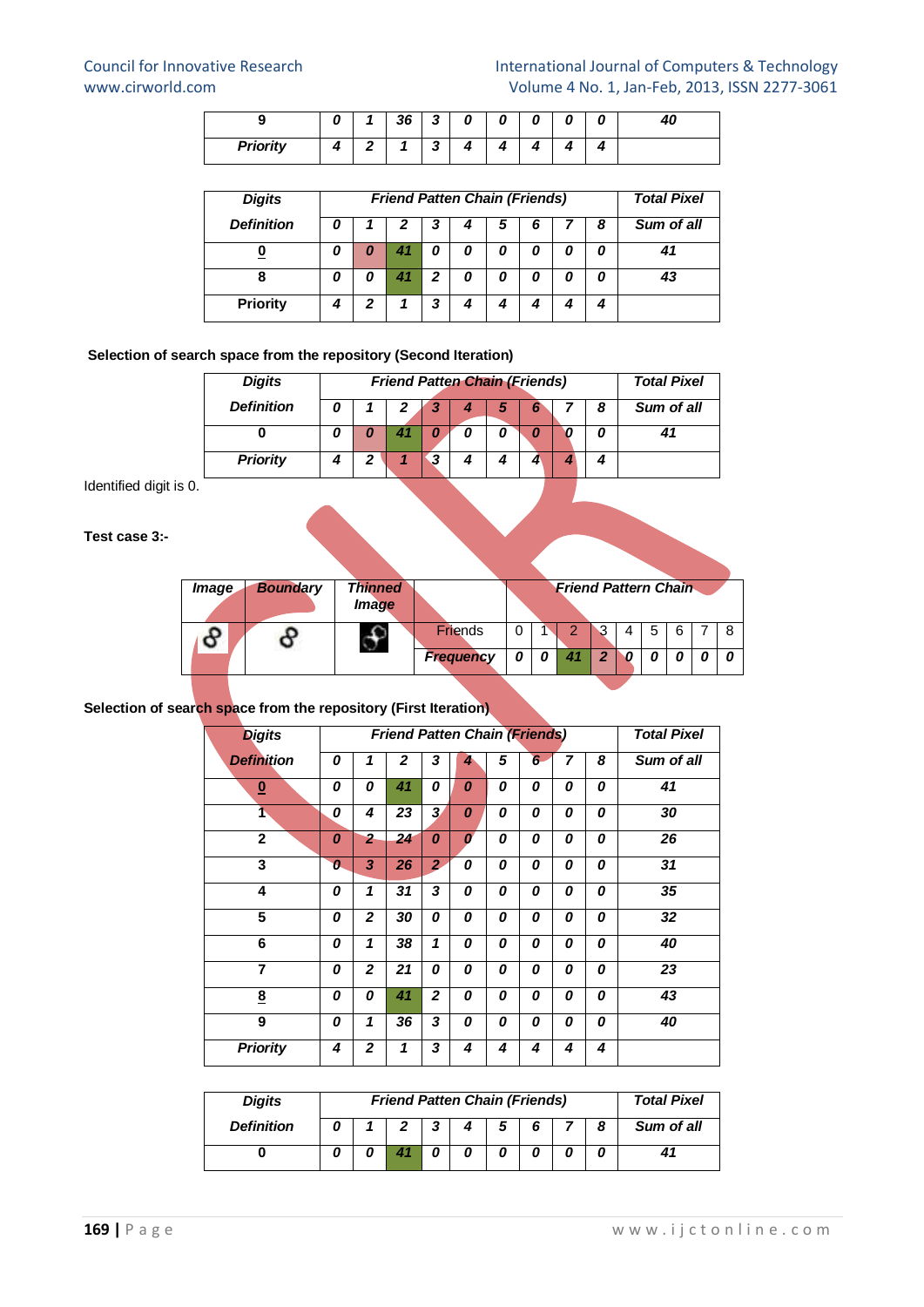| -<br>_          |                             | $\epsilon$     | Ω |  |  |
|-----------------|-----------------------------|----------------|---|--|--|
| <b>Priority</b> | $\mathbf{\hat{}}$<br>-<br>- | $\cdot$<br>- 1 |   |  |  |

#### **Selection of search space from the repository (Second Iteration)**

| <b>Digits</b>     | <b>Friend Patten Chain (Friends)</b> | <b>Total Pixel</b> |   |   |   |            |
|-------------------|--------------------------------------|--------------------|---|---|---|------------|
| <b>Definition</b> |                                      | 3                  | 5 | 6 | 8 | Sum of all |
|                   | O                                    | 2                  |   | 0 |   |            |
| <b>Priority</b>   | 2                                    | ,                  |   |   |   |            |

Identified digit is 8.

## **CONCLUSION**

The implemented procedure is capable of identifying the number written in the same font and same text size to the degree of accuracy. The friend pattern representation comparatively takes less space as well as represents object in effective manner compared to that of traditional methods where entire pixel pattern is stored. The ability of determining reduced search space and association priority with the frequency values provides a best indication for initiation comparison adds to the capacity of the comparison process to determine best match in reduced time.

The work can be further refined to work with number written in the same font but different font size extended to generic fonts and generic font size.

## **REFERENCES**

- [1] [Yamamoto, K., Yamada, H.,](http://ieeexplore.ieee.org/search/searchresult.jsp?searchWithin=p_Authors:.QT.Yamamoto,%20K..QT.&newsearch=partialPref) [Muraki, S.,](http://ieeexplore.ieee.org/search/searchresult.jsp?searchWithin=p_Authors:.QT.Yamamoto,%20K..QT.&newsearch=partialPref) Symbol recognition and surface reconstruction from topographic map by parallel method, Proc. of the Second International Conference on Document Analysis and Recognition, 1993, pp 914-  $017$
- [2] Pezeshk, A., Improved Multi Angled Parallelism for separation of text from intersecting linear features in scanned topographic maps, proc. of IEEE International Conference on Acoustics Speech and Signal Processing (ICASSP), March 2010, pp. 1078 – 1081.
- [3] Pezeshk, A., Automatic Feature Extraction and Text Recognition From Scanned Topographic Maps, IEEE Transactions on Geoscience and Remote Sensing, Vol. 49, Issue: 12, Dec. 2011, pp. 5047 – 5063.
- [4] Pouderoux J., Gonzato J., Pereira A., and Guitton P., Toponym Recognition in Scanned Color Topographic Maps, Proc. of International Conference on Document Analysis and Recognition (ICDAR), 2007, pp. 531-535.
- [5] Luyang L, Nagy, G., Samal, A., Seth, S., Yihong Xu, Cooperative text and line-art extraction from a topographic map, Proc. of the Fifth International Conference on Document Analysis and Recognition, 1999, PP. 467 – 470.
- [6] Anegawa, M., Shiku, O., Nakamura, A., Ohyamat, T.; Kuroda, H., A system for recognizing numeric strings from topographical maps, proc. of the Third International Conference on Document Analysis and Recognition, 1995, pp. 940-943.
- [7] Nakamura, A., Shiku, O., Anegawa, M., Nakamura, C.; Kuroda, H., A method for recognizing character strings from maps using linguistic knowledge, Proc. of the Second International Conference on Document Analysis and Recognition, 1993., pp. 561 – 564.

## **Author' biography**



Mohan P Pradhan, He received B. Tech, M. Tech degrees in 2006 and 2009 respectively from Sikkim Manipal University, Sikkim, India. He is currently persuing his Ph. D for Sikkim Manipal University in the field of automatic digitization for GIS applications. He is currently working as Assistant Professor in department of Computer Science and Engineering, Sikkim Manipal Institute of Technology, Sikkim Manipal University since August 2006.

His research interest includes RS and GIS, Algorithms, Image Processing and